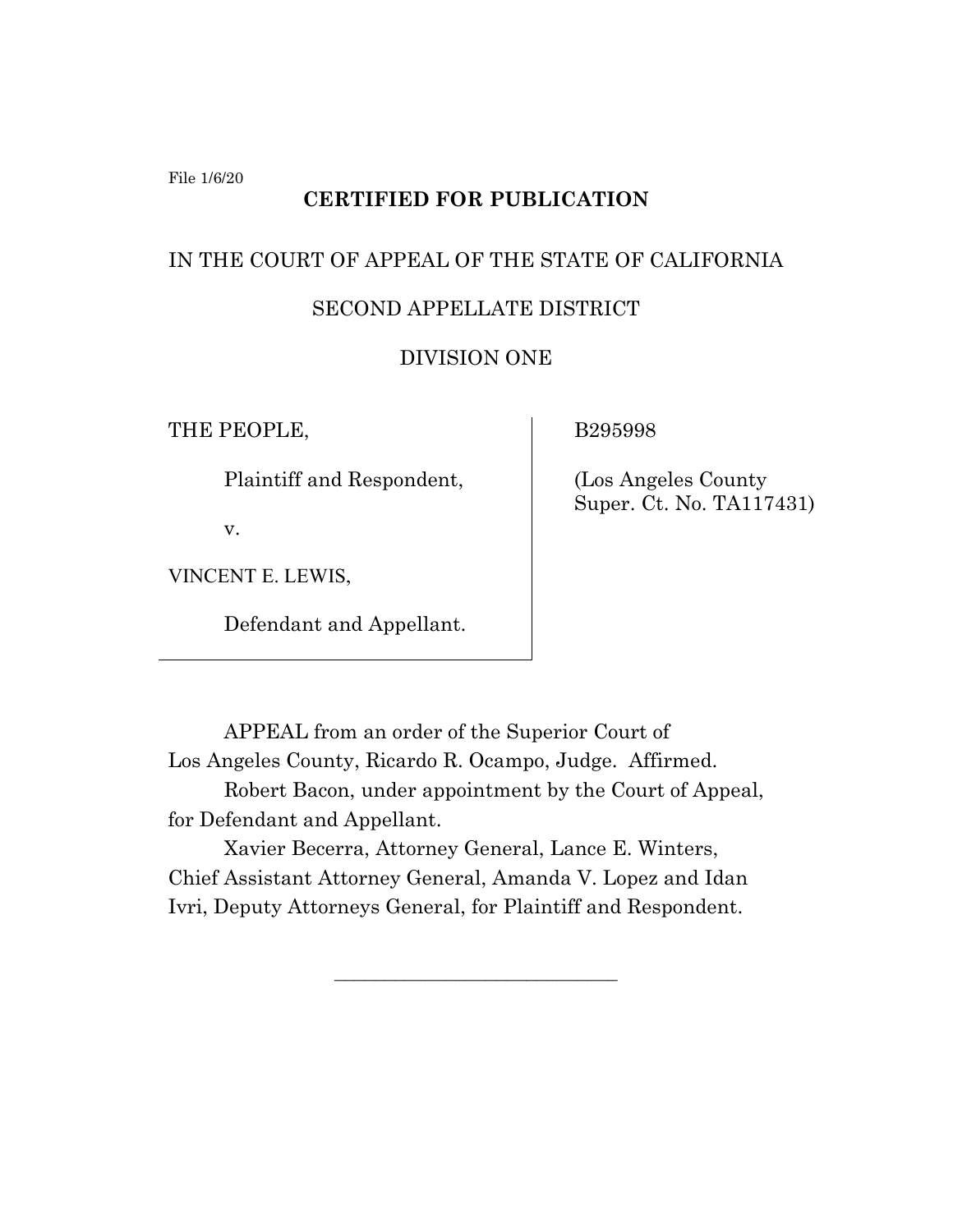A jury convicted defendant Vincent E. Lewis of first degree premeditated murder in 2012, and we affirmed the conviction in 2014. (*People v. Lewis* (July 14, 2014, B241236) [nonpub. opn.] (*Lewis*).)**[1](#page-1-0)** In January 2019, defendant filed a petition for resentencing under Penal Code**[2](#page-1-1)** section 1170.95 and requested the appointment of counsel. The trial court, relying on our prior decision in *Lewis*, found that defendant was ineligible for relief and denied the petition without appointing counsel or holding a hearing. Defendant appealed. For the reasons set forth below, we affirm the order.

#### **FACTUAL AND PROCEDURAL BACKGROUND**

Defendant and two codefendants were tried for the murder of a fellow gang member. One of the codefendants allegedly fired the shots that killed the victim. The People prosecuted the case against defendant on three alternative first degree murder theories: direct aiding and abetting; aiding and abetting under the natural and probable consequences doctrine;**[3](#page-1-2)** and conspiracy. The prosecutor argued to the jurors that the evidence could

<span id="page-1-0"></span>**<sup>1</sup>** We have granted the Attorney General's request to take judicial notice of our 2014 opinion in *Lewis*, and defendant's request to take judicial notice of the record that was before us in the prior appeal (case No. B241236).

**<sup>2</sup>** Subsequent statutory references are to the Penal Code.

<span id="page-1-2"></span><span id="page-1-1"></span>**<sup>3</sup>** Under the natural and probable consequences doctrine, a " 'person who knowingly aids and abets criminal conduct is guilty of not only the intended crime . . . but also of any other crime the perpetrator actually commits . . . that is a natural and probable consequence of the intended crime.'" (*People v. Medina* (2009) 46 Cal.4th 913, 920.)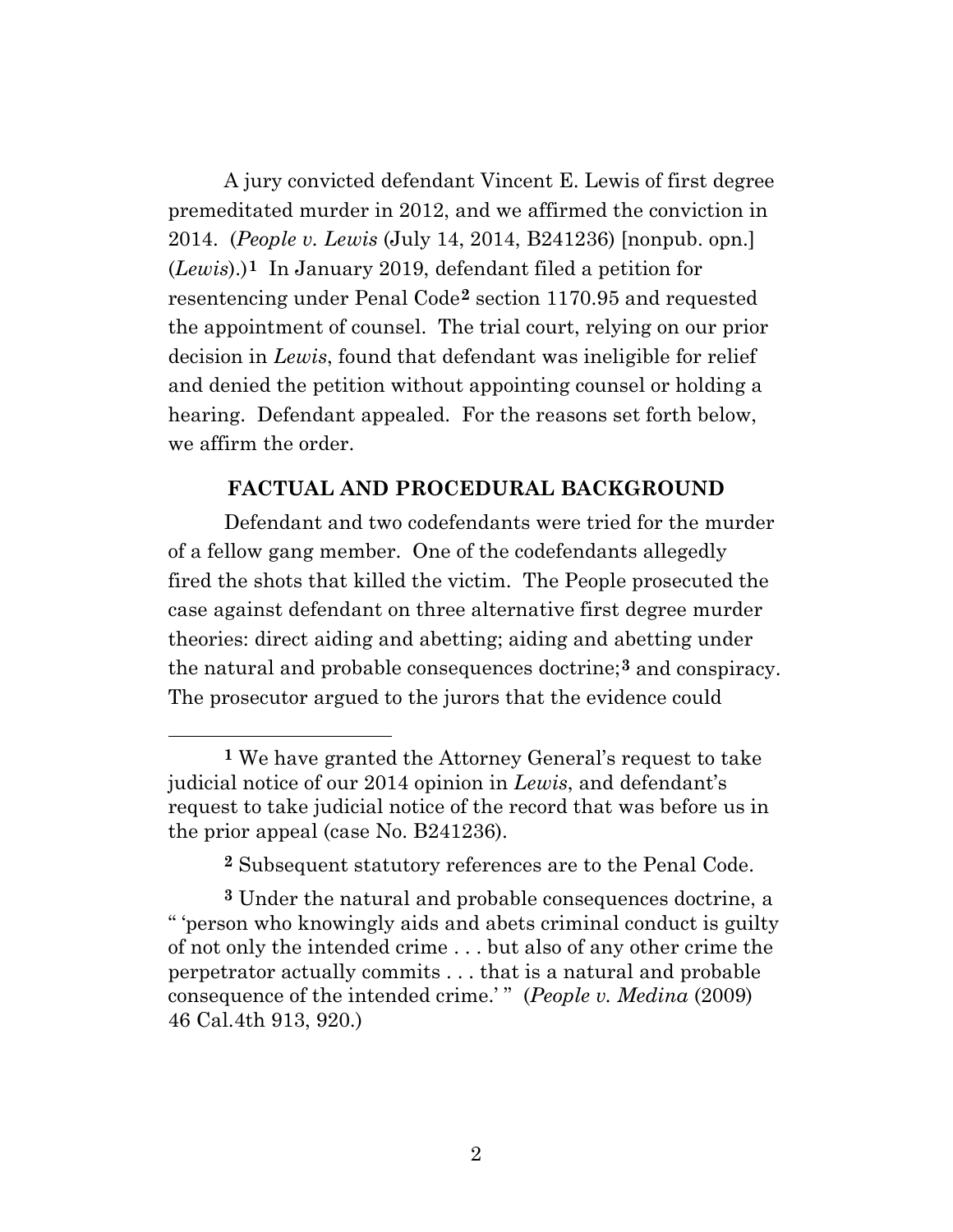support a verdict under each murder theory and that they did not have to agree on the same theory to return a guilty verdict. The court instructed the jury on each of the prosecution's theories. The jury convicted defendant of first degree premeditated murder in a general verdict and made no findings that indicate which murder theory it relied upon. The court sentenced defendant to 25 years to life.

In his direct appeal, defendant asserted that the court erred by instructing the jury that it could find him guilty of premeditated first degree murder based on the natural and probable consequences doctrine. The argument had merit. While his appeal was pending, our Supreme Court decided *People v. Chiu* (2014) 59 Cal.4th 155 (*Chiu*), which held that "an aider and abettor may not be convicted of first degree *premeditated*  murder under the natural and probable consequences doctrine. Rather, his or her liability for that crime must be based on direct aiding and abetting principles." (*Id.* at pp. 158–159.)**[4](#page-2-0)** The error, the court stated, requires reversal unless the reviewing court concludes "beyond a reasonable doubt that the jury based its verdict on the legally valid theory that defendant directly aided and abetted the premeditated murder." (*Chiu*, *supra*, 59 Cal.4th at p. 167; see also *In re Martinez* (2017) 3 Cal.5th 1216, 1218.) Although we agreed with defendant that it was error to give the natural and probable consequences instruction, we held that the

<span id="page-2-0"></span>**<sup>4</sup>** *Chiu*'s rationale was extended in *People v. Rivera* (2015) 234 Cal.App.4th 1350 to preclude liability for first degree premeditated murder based on a conspiracy theory. (*Id.* at pp. 1356–1357; see *People v. Lopez* (2019) 38 Cal.App.5th 1087, 1102 (*Lopez*), review granted Nov. 13, 2019, S258175.)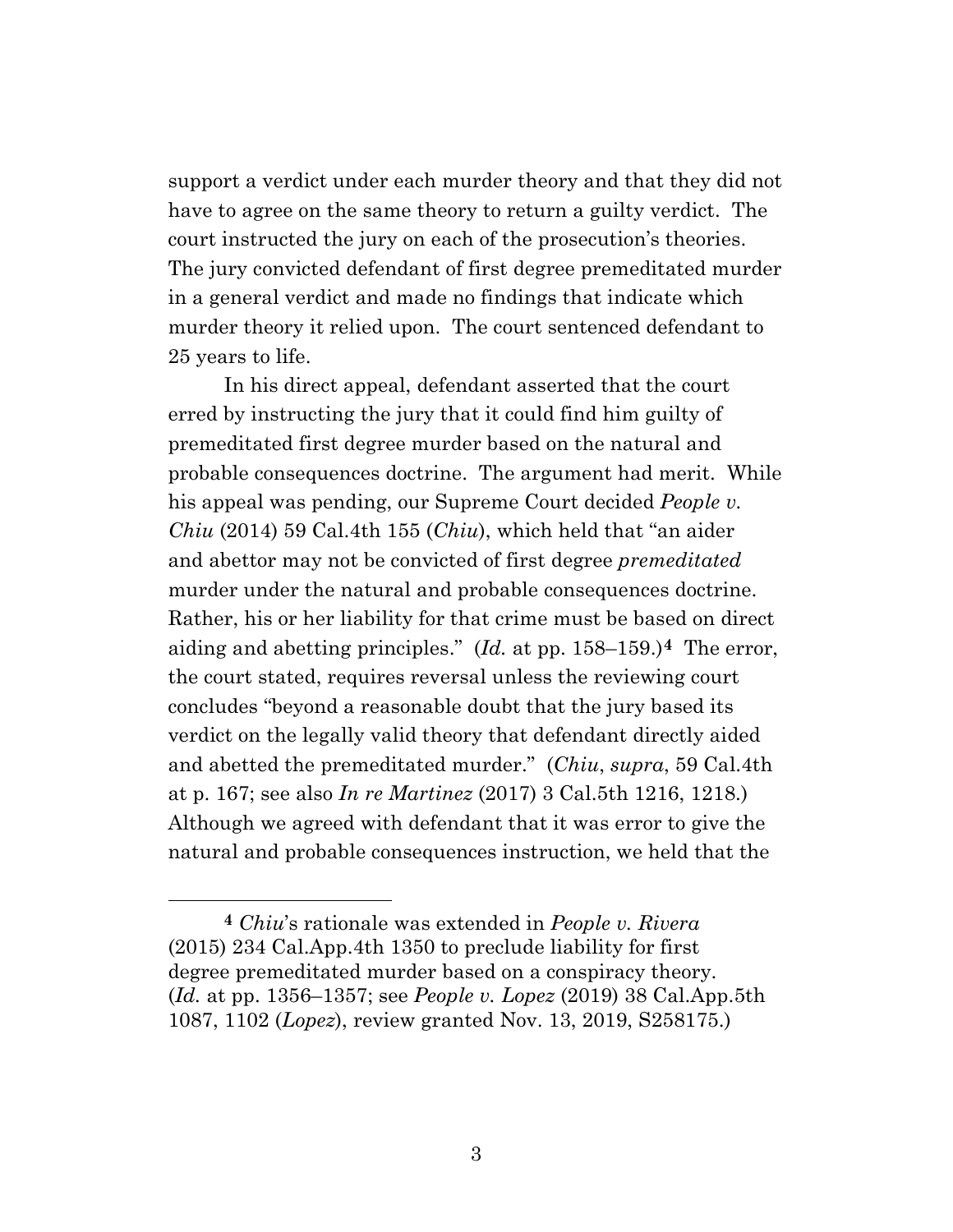error was harmless "beyond a reasonable doubt" based on "strong evidence" that defendant "directly aided and abetted [the perpetrator] in the premeditated murder of [the victim]." (*Lewis*, *supra*, B241236 at p. 19.) We rejected defendant's other arguments and affirmed the judgment. (*Id.* at p. 20.)

In 2018, the Legislature enacted Senate Bill No. 1437 (2017–2018 Reg. Sess.) (Senate Bill No. 1437), which, among other changes, amended section 188 to eliminate liability for murder under the natural and probable consequences doctrine. (*Lopez*, *supra*, 38 Cal.App.5th at pp. 1092–1093.) The legislation also added section 1170.95, which establishes a procedure for vacating murder convictions that were based upon the natural and probable consequences doctrine and resentencing those who were so convicted. (Stats. 2018, ch. 1015, § 4, pp. 6675-6677.)

On January 7, 2019, defendant filed a petition in the superior court for resentencing under section 1170.95. In accordance with the statute, defendant identified the superior court's case number and the year of his conviction and stated that he had been "convicted of [first or second] degree murder pursuant to . . . the natural and probable consequences doctrine." Defendant further stated that, because of the changes made by Senate Bill No. 1437, he "could not now be convicted" because he "was not the actual killer" and "did not, with the intent to kill, aid, abet, counsel, command, induce, solicit, request, or assist the actual killer in the commission of murder in the first degree." Defendant also requested the court to appoint counsel for him.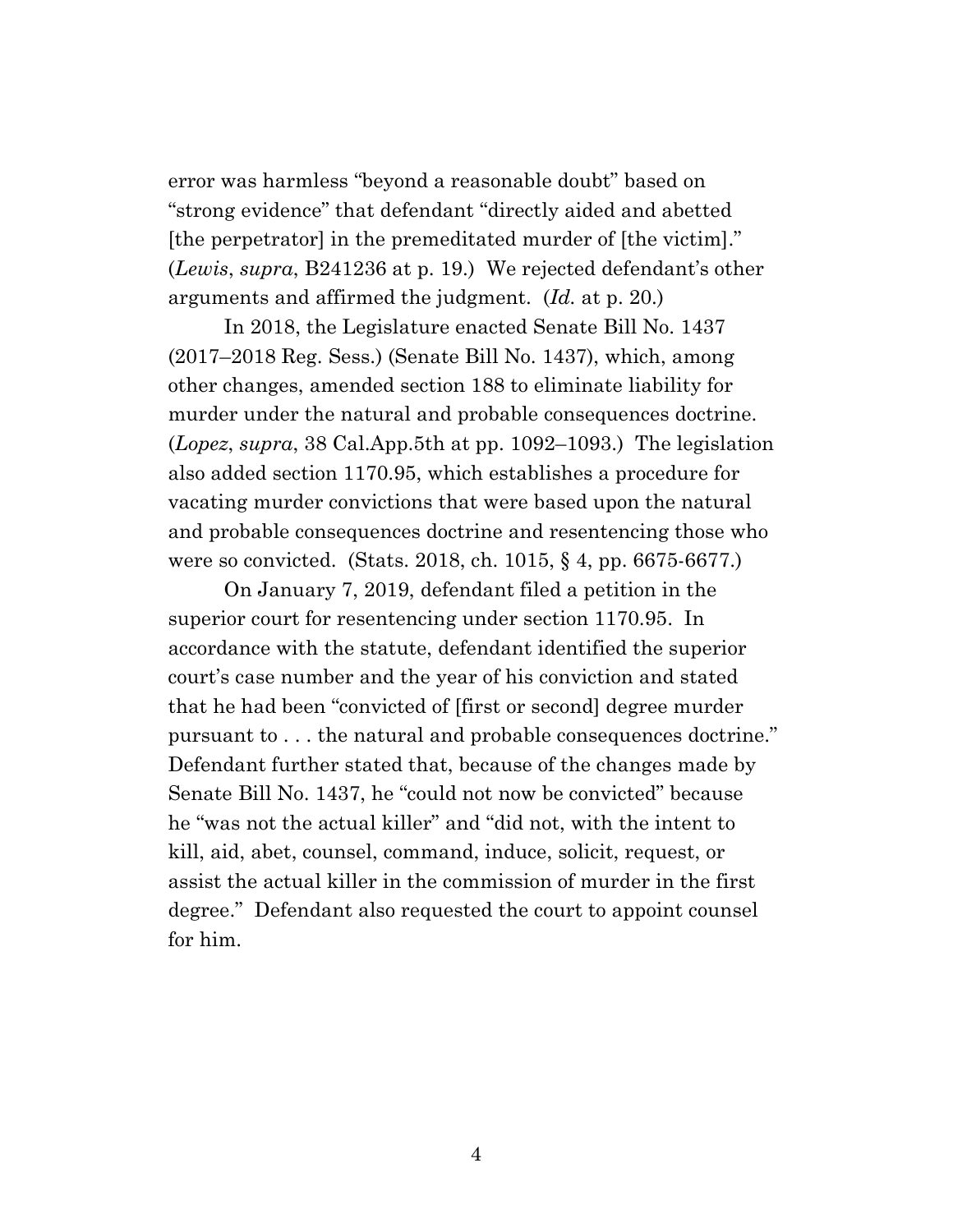On February 4, 2019, the trial court denied the petition without appointing counsel for defendant or holding a hearing. The court concluded that defendant was not eligible for resentencing because, based on our opinion in *Lewis*, he "would still be found guilty with a valid theory of first degree murder."

Defendant contends that the court erred by "going behind [the] allegations" in his petition and relying on our prior opinion to determine that he failed to make a prima facie showing of eligibility under Senate Bill No. 1437. For the reasons given below, we disagree.

#### **DISCUSSION**

#### **A.** *Senate Bill No. 1437 and Section 1170.95*

Senate Bill No. 1437 was enacted "to amend the felony murder rule and the natural and probable consequences doctrine, as it relates to murder, to ensure that murder liability is not imposed on a person who is not the actual killer, did not act with the intent to kill, or was not a major participant in the underlying felony who acted with reckless indifference to human life." (Stats. 2018, ch. 1015, § 1(f), p. 6674; see *People v. Martinez* (2019) 31 Cal.App.5th 719, 723.)**[5](#page-4-0)** The legislation accomplished this in part by amending section 188 to require that, when the felony murder rule does not apply, a principal in the crime of murder shall act with malice aforethought, and that "[m]alice shall not be imputed to a person based solely

<span id="page-4-0"></span>**<sup>5</sup>** Although *Chiu* abrogated the use of the natural and probable consequences doctrine to prove first degree premeditated murder, the doctrine was still applicable to second degree murder. (*Chiu*, *supra*, 59 Cal.4th at p. 166.)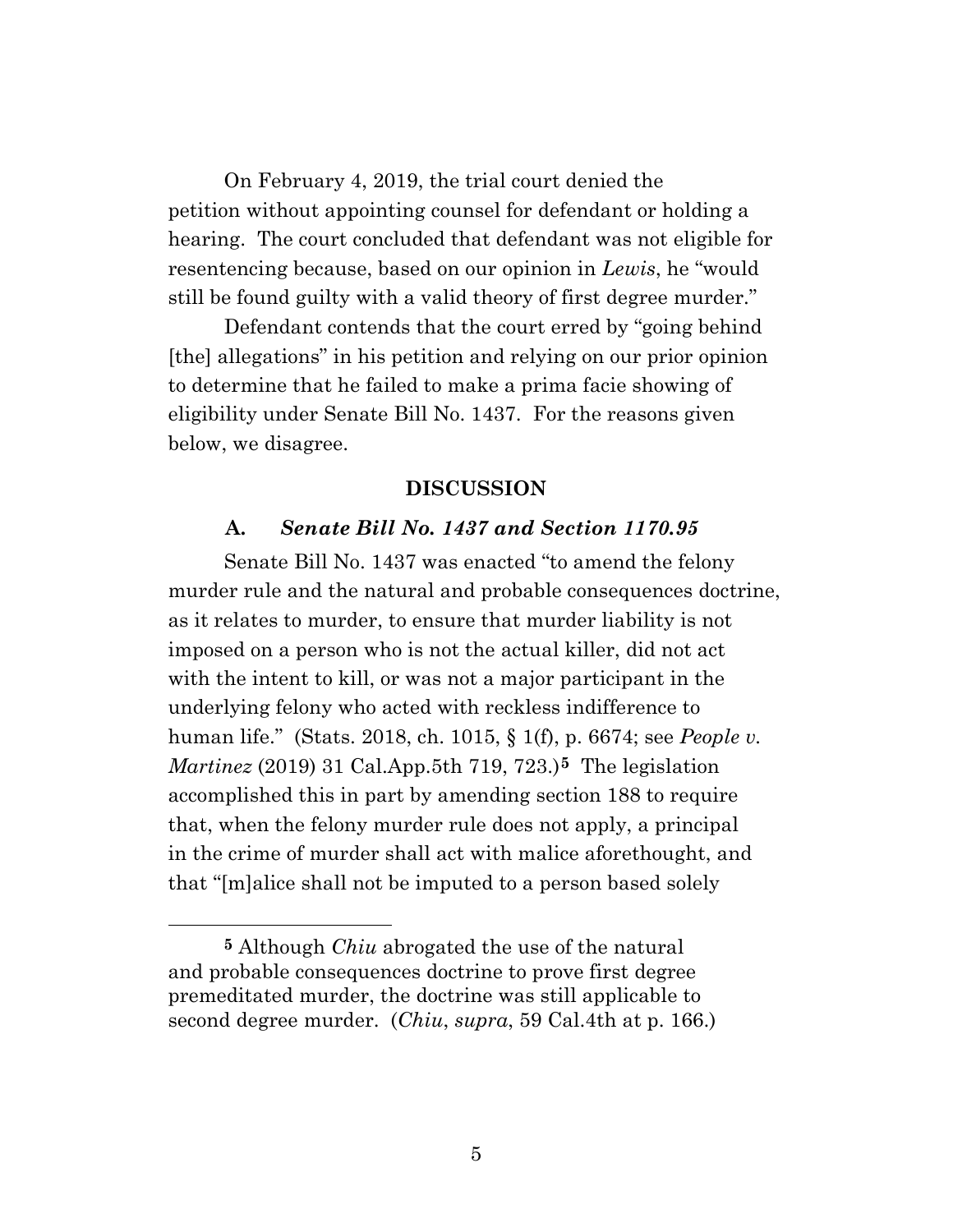on his or her participation in a crime." (Stats. 2018, ch. 1015, § 2, p. 6675; *In re R.G.* (2019) 35 Cal.App.5th 141, 144.)**[6](#page-5-0)** As a result, the natural and probable consequences doctrine can no longer be used to support a murder conviction. (*Lopez*, *supra*, 38 Cal.App.5th at p. 1103 & fn. 9; Stats. 2018, ch. 1015, § 1(f), p. 6674.) The change did not, however, alter the law regarding the criminal liability of direct aiders and abettors of murder because such persons necessarily "know and share the murderous intent of the actual perpetrator." (*People v. McCoy* (2001) 25 Cal.4th 1111, 1118; see *Chiu*, *supra*, 59 Cal.4th at p. 167 [a direct aider and abettor "acts with the mens rea required for first degree murder"].) One who directly aids and abets another who commits murder is thus liable for murder under the new law just as he or she was liable under the old law.

Senate Bill No. 1437 also added section 1170.95, which permits a person convicted of murder under a natural and probable consequences theory to petition the court to have the murder conviction vacated and to be resentenced. (§ 1170.95, subds. (a) & (e); Stats. 2018, ch. 1015, § 4, pp. 6675-6677). Thus, section 1170.95 subdivision (a) provides that a person convicted of felony murder or murder under a natural and probable consequences theory may petition the trial court to have his or her murder conviction vacated or be resentenced on

<span id="page-5-0"></span>**<sup>6</sup>** The new law also amended section 189 by adding a requirement to the felony-murder rule that a defendant who was not the actual killer or a direct aider and abettor must have been a "major participant" in the underlying felony who acted with reckless indifference to human life. (Stats. 2018, ch. 1015, § 3, p. 6675.) This aspect of the new law is not relevant here.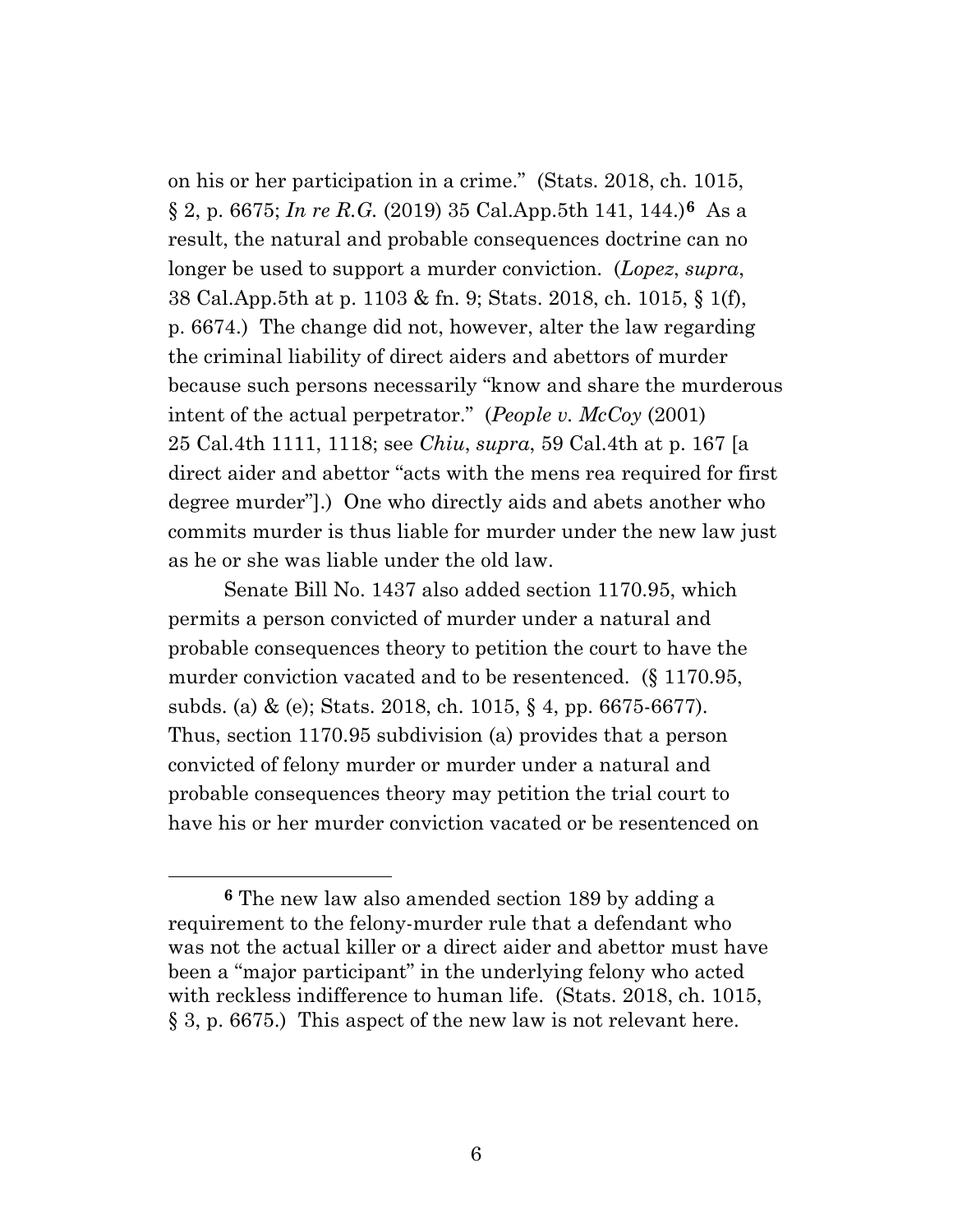any remaining counts if the following conditions are met: (1) A charging document was filed against the petitioner that allowed the prosecution to proceed under a theory of felony murder or murder under the natural and probable consequences doctrine; (2) The petitioner was convicted of first or second degree murder following a trial or an accepted plea; and (3) The petitioner could "not be convicted of first or second degree murder because of changes to Section[s] 188 or 189" made by Senate Bill No. 1437. (§ 1170.95, subd. (a).)

Under section 1170.95, subdivision (b), the petition must include: a declaration from the petitioner that he or she is eligible for relief under the statute, the superior court's case number and year of conviction, and a statement as to whether the petitioner requests appointment of counsel. (§ 1170.95, subd. (b)(1).) If any of the required information is missing and cannot "readily [be] ascertained by the court, the court may deny the petition without prejudice to the filing of another petition." (§ 1170.95, subd. (b)(2).)

Section 1170.95, subdivision (c) sets forth the trial court's responsibilities upon the filing of a complete petition: "The court shall review the petition and determine if the petitioner has made a prima facie showing that the petitioner falls within the provisions of this section. If the petitioner has requested counsel, the court shall appoint counsel to represent the petitioner. The prosecutor shall file and serve a response within 60 days of service of the petition and the petitioner may file and serve a reply within 30 days after the prosecutor response is served. . . . If the petitioner makes a prima facie showing that he or she is entitled to relief, the court shall issue an order to show cause." (§ 1170.95, subd. (c).)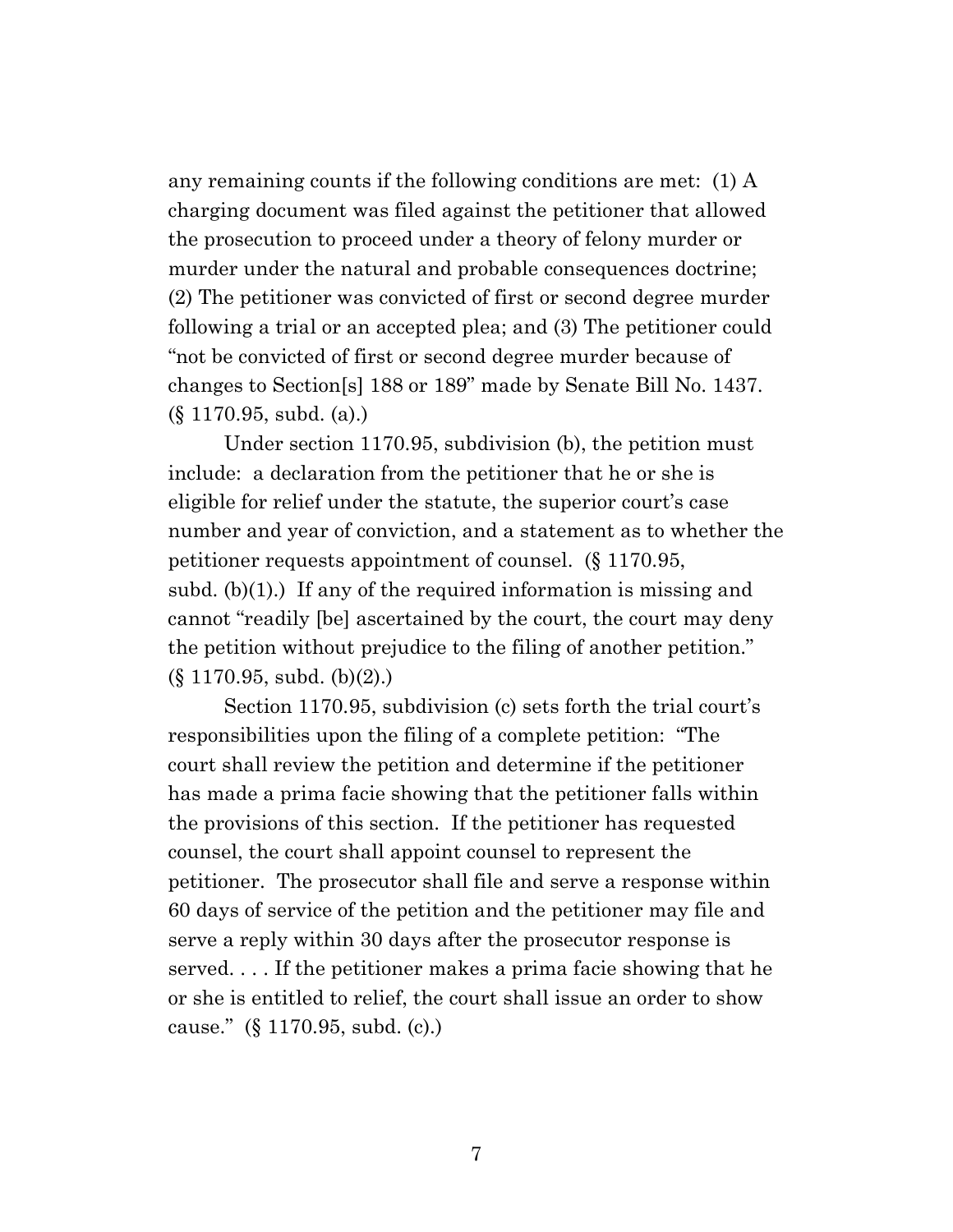If the court issues an order to show cause, it shall hold a hearing to determine whether to vacate the murder conviction. (§ 1170.95, subd. (d).) At that hearing, the prosecution has the burden of proving beyond a reasonable doubt that the petitioner is ineligible for resentencing.  $(\S 1170.95, \text{subd.} (d)(3))$ . The prosecutor and petitioner "may rely on the record of conviction or offer new or additional evidence to meet their respective burdens." (*Ibid.*)**[7](#page-7-0)** Thus, "relief must be denied if the People establish, either based on the record of conviction or through new or additional evidence, that the defendant personally acted with malice." (*Lopez*, *supra*, 38 Cal.App.5th at p. 1114.)

If the court vacates the murder conviction, the court shall resentence the petitioner on any remaining counts or, if the defendant was not separately charged with the target offense that supported the prosecution's reliance on the natural and probable consequences doctrine (or the underlying felony in the case of felony-murder), "the petitioner's [murder] conviction shall be redesignated as the target offense or underlying felony for resentencing purposes." (§ 1170.95, subd. (e).)

# **B.** *Defendant Failed to Make a Prima Facie Showing That He Falls Within the Provisions of Section 1170.95*

Under section 1170.95, subdivision (c), the court was required to review defendant's petition and determine whether he made a prima facie showing that he "falls within the

<span id="page-7-0"></span>**<sup>7</sup>** The record of conviction includes a reviewing court's opinion. (*People v. Woodell* (1998) 17 Cal.4th 448, 454–455; Couzens et al., Sentencing Cal. Crimes (The Rutter Group 2019)  $\P$  23:51(J)(2), p. 23-156.)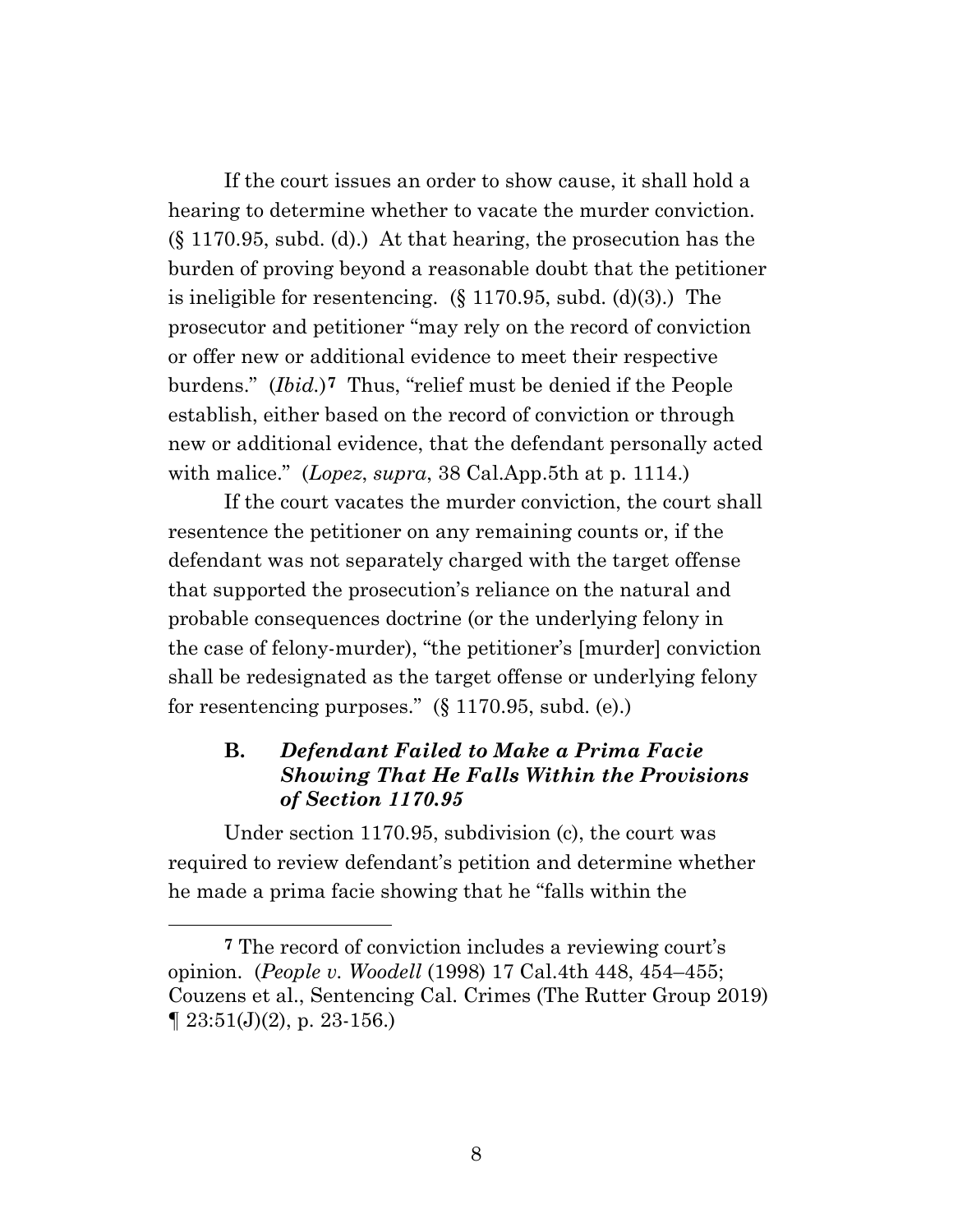provisions of" the statute; that is, that he could not be convicted of first or second degree murder under the law as amended by Senate Bill No. 1437. (§ 1170.95, subds. (a)(3) & (c).) Because one can be convicted of murder even after the amendments if he or she directly aided and abetted the perpetrator of the murder, defendant was required to make a prima facie showing that he was not such a direct aider and abettor.

"A prima facie showing is one that is sufficient to support the position of the party in question." (*Aguilar v. Atlantic Richfield Co.* (2001) 25 Cal.4th 826, 851.) Here, defendant stated in his petition the statutory elements for relief and averred, in essence, that he did not kill the victim or aid or abet the perpetrator of the murder with the intent to kill. Defendant contends that the court could look no further than his petition in evaluating his prima facie showing and the court therefore erred when it considered our opinion in his direct appeal. The Attorney General, by contrast, contends that the court could, and properly did, consider the record of defendant's conviction, including our prior opinion, in evaluating the sufficiency of the petition. We agree with the Attorney General.

Although no published decision has addressed the question whether the trial court can consider the record of conviction in evaluating the petitioner's initial prima facie showing under section 1170.95, subdivision (c), in analogous situations trial courts are permitted to consider their own files and the record of conviction in evaluating a petitioner's prima facie showing of eligibility for relief. Under section 1170.18, enacted by Proposition 47, for example, a person convicted of certain felonies that the Legislature subsequently redefined as misdemeanors may petition the court to recall his or her sentence and have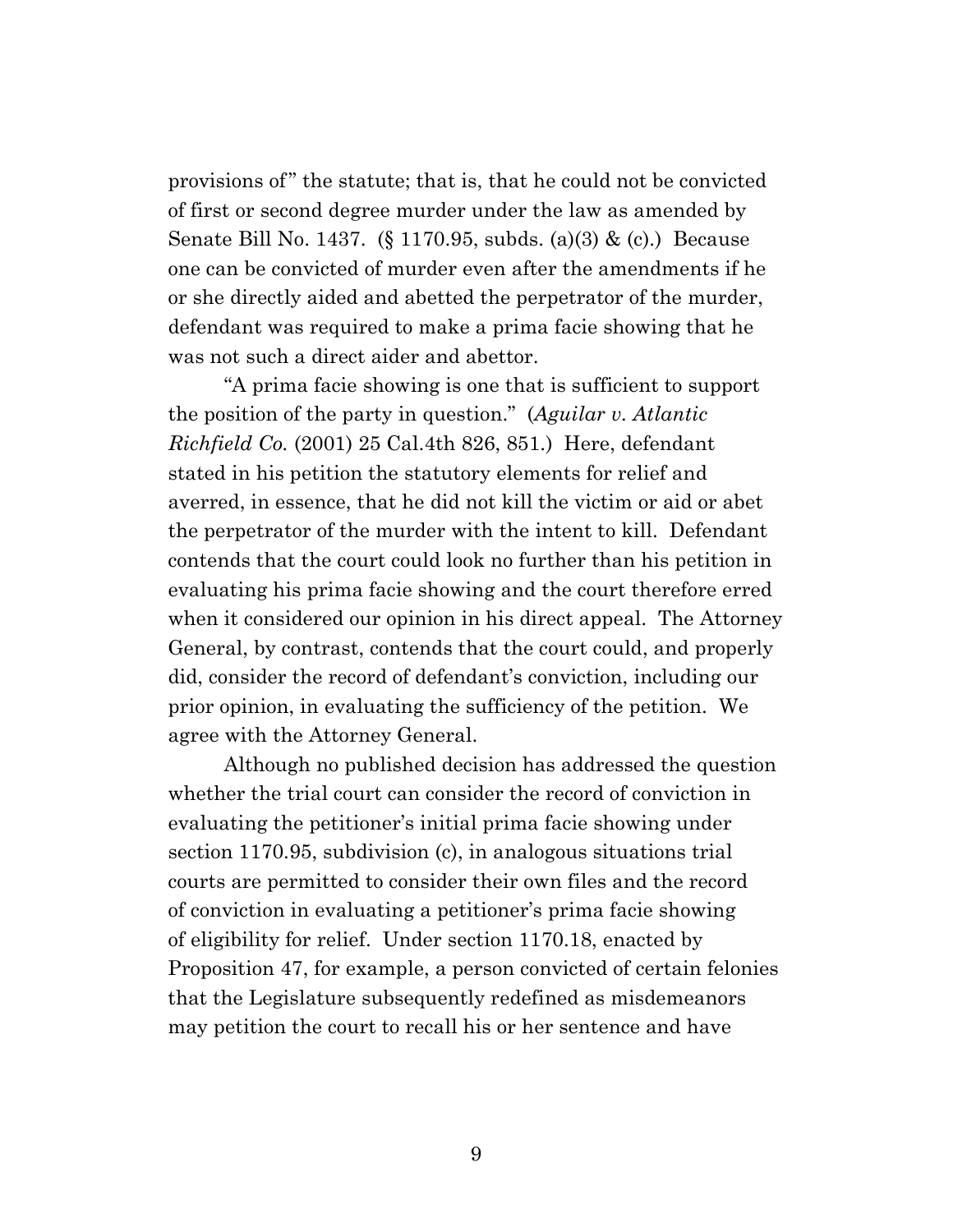the felony conviction reclassified as a misdemeanor. (See § 1170.18; *People v. Page* (2017) 3 Cal.5th 1175, 1179.) The court undertakes an " 'initial screening' " of the petition to determine whether it states " 'a *prima facie* basis for relief.' " (*People v. Washington* (2018) 23 Cal.App.5th 948, 953.) In evaluating the petition at that stage, the court is permitted to examine the petition "as well as the record of conviction." (*Id.* at p. 955.)

Similarly, under the Three Strikes Reform Act of 2012, known as Proposition 36, an inmate serving a third strike sentence may petition to be resentenced if, among other criteria, his or her sentence is for a crime that is not a serious or violent felony. (§ 1170.126, subd. (e).) The petitioner's initial burden is to establish "a prima facie case for eligibility for recall of the third strike sentence." (*People v. Thomas* (2019) 39 Cal.App.5th 930, 935.) The trial court can determine whether the petitioner met that burden based in part on the record of the petitioner's conviction. (*People v. Bradford* (2014) 227 Cal.App.4th 1322, 1341.) And in habeas corpus proceedings, the court may summarily deny a petition based upon facts in its file that refute the allegations in the petition. (*In re Serrano* (1995) 10 Cal.4th 447, 456.)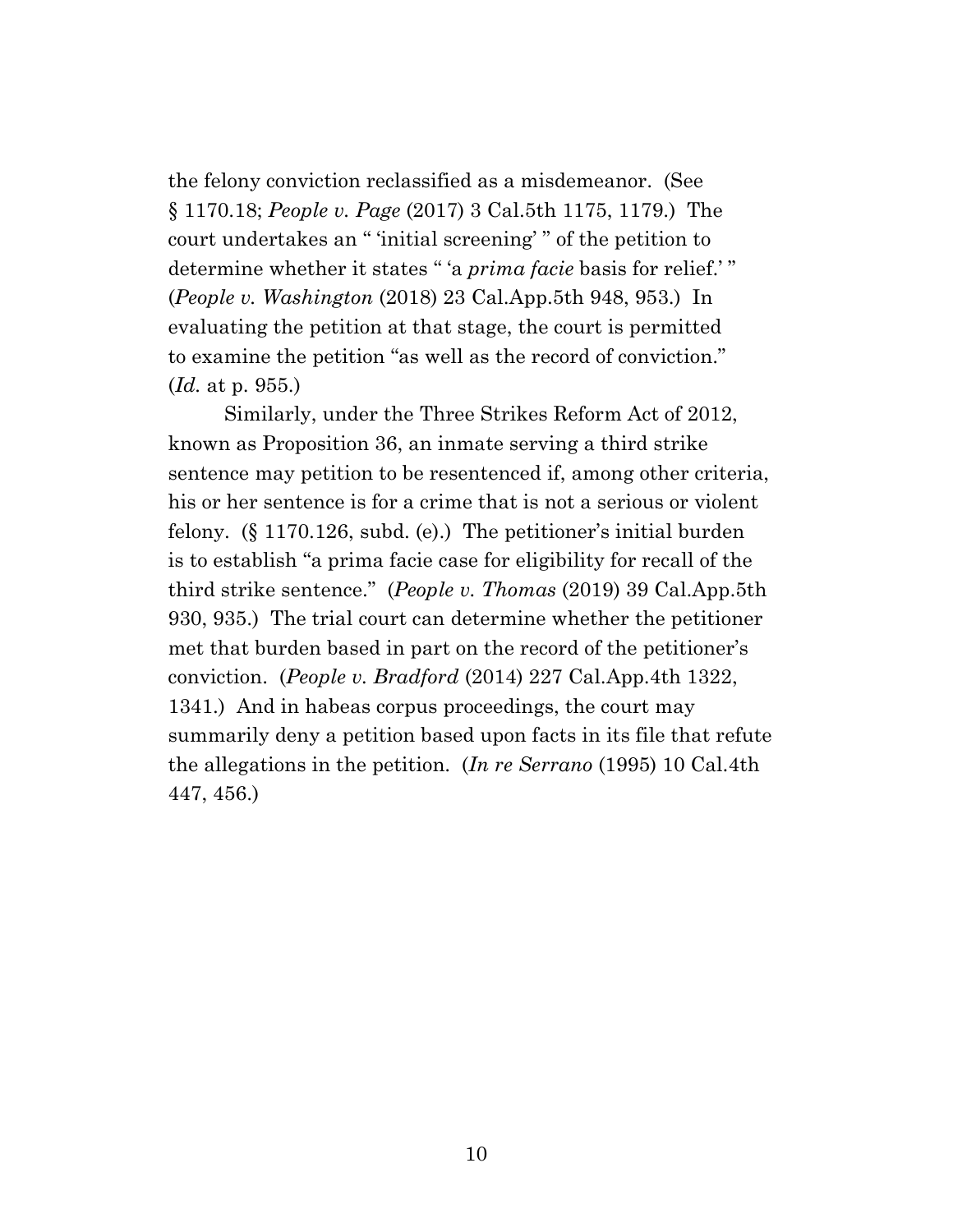Allowing the trial court to consider its file and the record of conviction is also sound policy. As a respected commentator has explained: "It would be a gross misuse of judicial resources to require the issuance of an order to show cause or even appointment of counsel based solely on the allegations of the petition, which frequently are erroneous, when even a cursory review of the court file would show as a matter of law that the petitioner is not eligible for relief. For example, if the petition contains sufficient summary allegations that would entitle the petitioner to relief, but a review of the court file shows the petitioner was convicted of murder without instruction or argument based on the felony murder rule or [the natural and probable consequences doctrine], . . . it would be entirely appropriate to summarily deny the petition based on petitioner's failure to establish even a prima facie basis of eligibility for resentencing." (Couzens et al., Sentencing Cal. Crimes, *supra*,  $\parallel$  23:51(H)(1), pp. 23-150 to 23-151.) We agree with this view and, accordingly, conclude that the court did not err by considering our opinion in defendant's direct appeal in evaluating his petition.

In our prior opinion, we agreed with defendant that the trial court erred in instructing the jury on the natural and probable consequences doctrine. (*Lewis*, *supra*, B241236 at p. 19.) We explained that we were required to reverse the judgment " 'unless there is a basis in the record to find that the verdict was based on a valid ground.'" (*Ibid.*, quoting *Chiu*, *supra*, 59 Cal.4th at p. 167.) The only " 'valid ground' " available to the jury was the prosecution's alternative theory that defendant acted as a direct aider and abettor. We concluded that the evidence that defendant "directly aided and abetted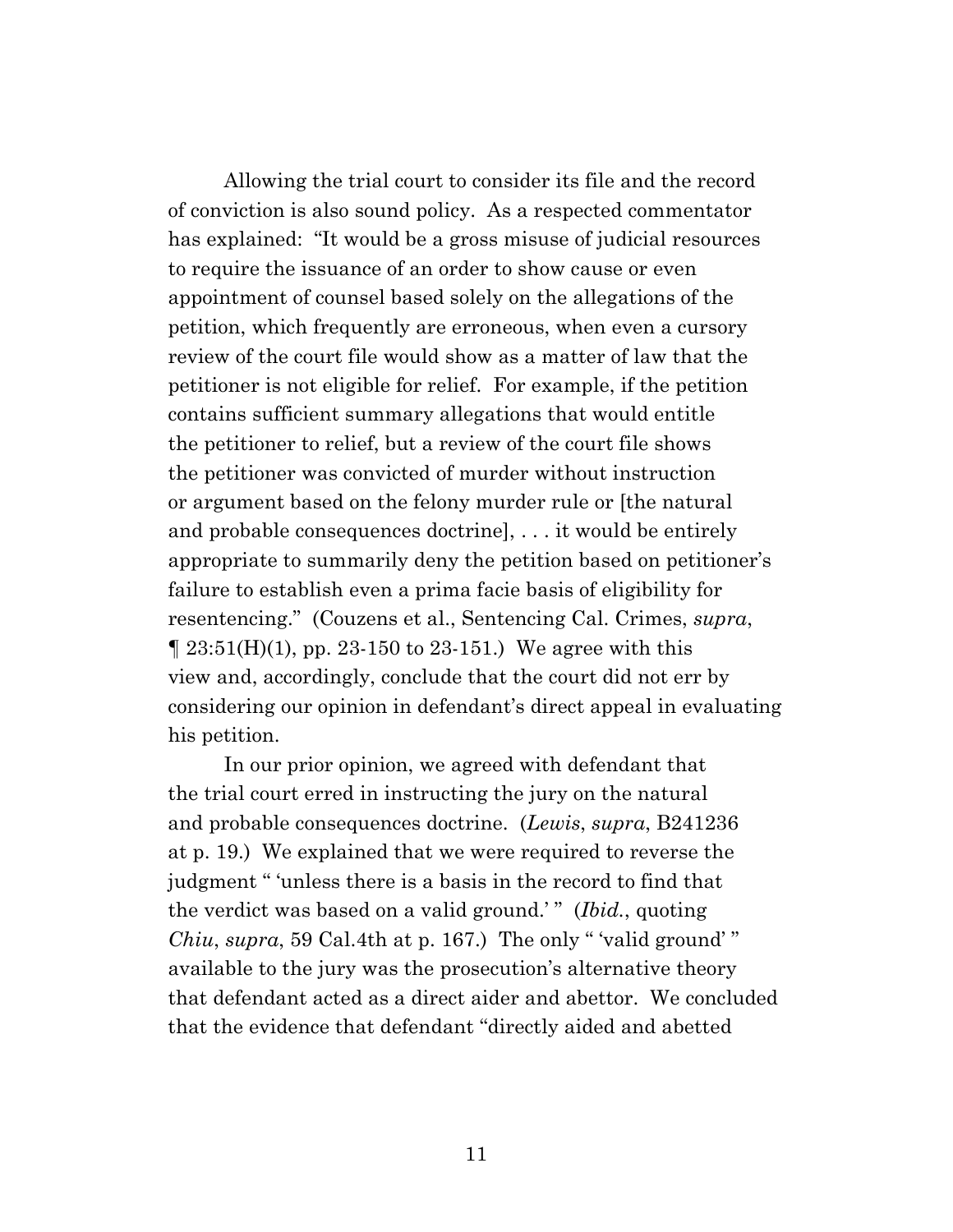[the perpetrator] in the premeditated murder . . . is so strong" that the instructional error was harmless "beyond a reasonable doubt." (*Lewis*, *supra*, B241236 at p. 19) Stated differently, we held that the record established that the jury found defendant guilty beyond a reasonable doubt on the theory that he directly aided and abetted the perpetrator of the murder. The issue whether defendant acted as a direct aider and abetter has thus been litigated and finally decided against defendant. (See generally 1 Witkin & Epstein, Cal. Criminal Law (4th ed. 2012) Defenses, § 208, pp. 683–684 [collateral estoppel applies in criminal cases].) This finding directly refutes defendant's conclusory and unsupported statement in his petition that he did not directly aid and abet the killer, and therefore justifies the summary denial of his petition based on the authorities and policy discussed above. (Cf. *People v. Karis* (1988) 46 Cal.3d 612, 656 [conclusory allegations in habeas petition "made without any explanation of the basis for the allegations do not warrant relief, let alone an evidentiary hearing"].)

Defendant points out that section 1170.95, subdivision (d)(3) permits the parties at the hearing on an order to show cause to "offer new or additional evidence," as well as rely on the record of conviction.**[8](#page-11-0)** In light of this

<span id="page-11-0"></span>**<sup>8</sup>** Section 1170.95, subdivision (d)(3) provides: "At the hearing to determine whether the petitioner is entitled to relief, the burden of proof shall be on the prosecution to prove, beyond a reasonable doubt, that the petitioner is ineligible for resentencing. If the prosecution fails to sustain its burden of proof, the prior conviction, and any allegations and enhancements attached to the conviction, shall be vacated and the petitioner shall be resentenced on the remaining charges.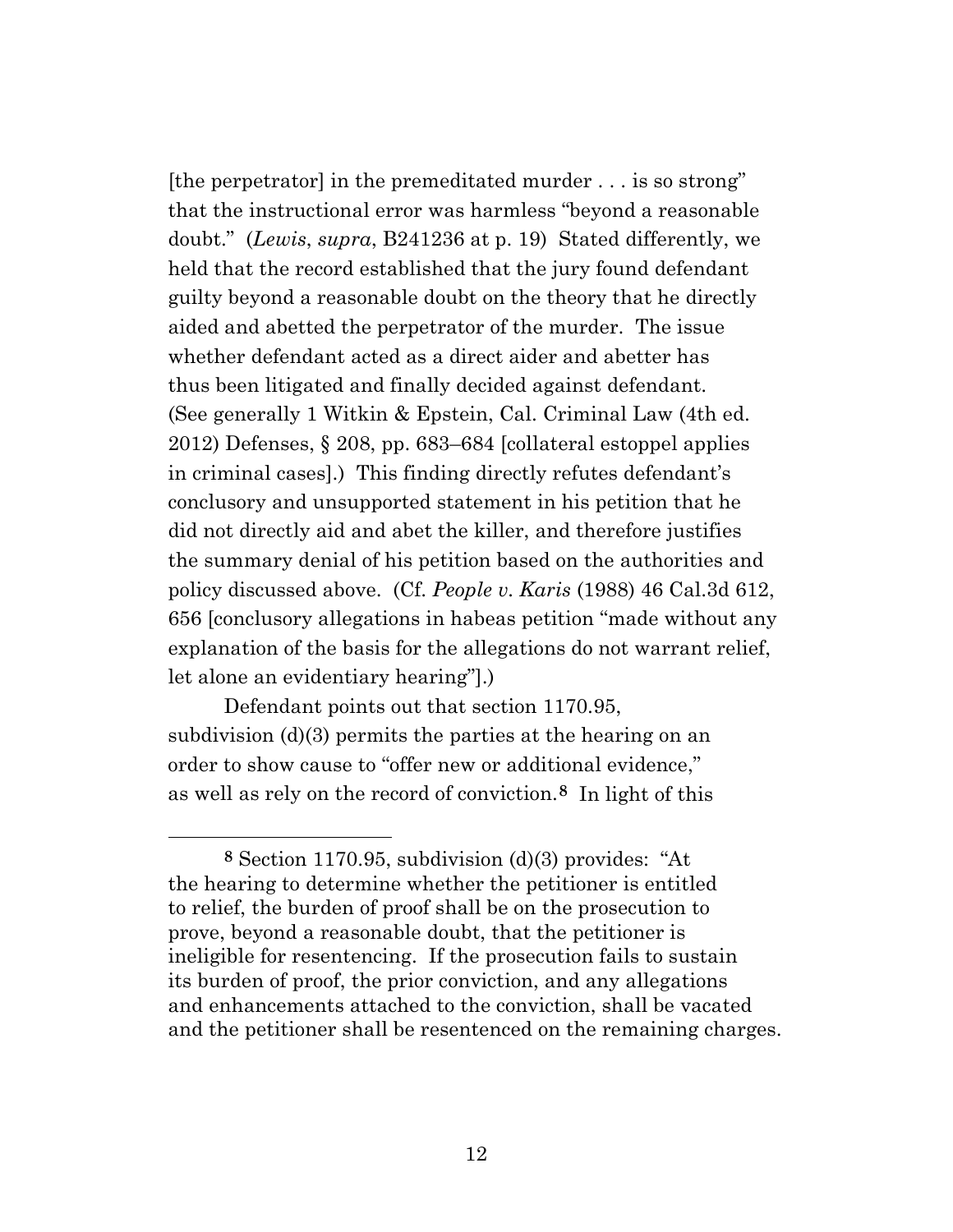possibility, he contends that neither the trial court nor this court "can categorically state at this point, beyond a reasonable doubt, that any such evidence will not entitle [him] to resentencing." Even if we assume, without deciding, that section 1170.95 permits a petitioner to present evidence from outside the record to contradict a fact established by the record of conviction, defendant did not include or refer to such evidence in his petition.**[9](#page-12-0)** The court, therefore, did not err in determining that defendant failed to make a prima facie showing that he "falls within the provisions" of the statute.

# **C.** *Defendant Was Not Entitled to Appointed Counsel*

Defendant argues that the court erred by denying his request to appoint counsel for him. We disagree.

The provision for the appointment of counsel is set forth in the second sentence of section 1170.95, subdivision (c), and does not, when viewed in isolation, indicate when that duty arises. When interpreting statutory language, however, we do not " 'examine that language in isolation, but in the context of the statutory framework as a whole.' " (*Bruns v. E-Commerce Exchange, Inc.* (2011) 51 Cal.4th 717, 724.) When the statutory framework is, overall, chronological, courts will construe the timing of particular acts in relation to other acts according

The prosecutor and the petitioner may rely on the record of conviction or offer new or additional evidence to meet their respective burdens."

<span id="page-12-0"></span>**<sup>9</sup>** Nor has defendant suggested the existence of such evidence in his briefs on appeal.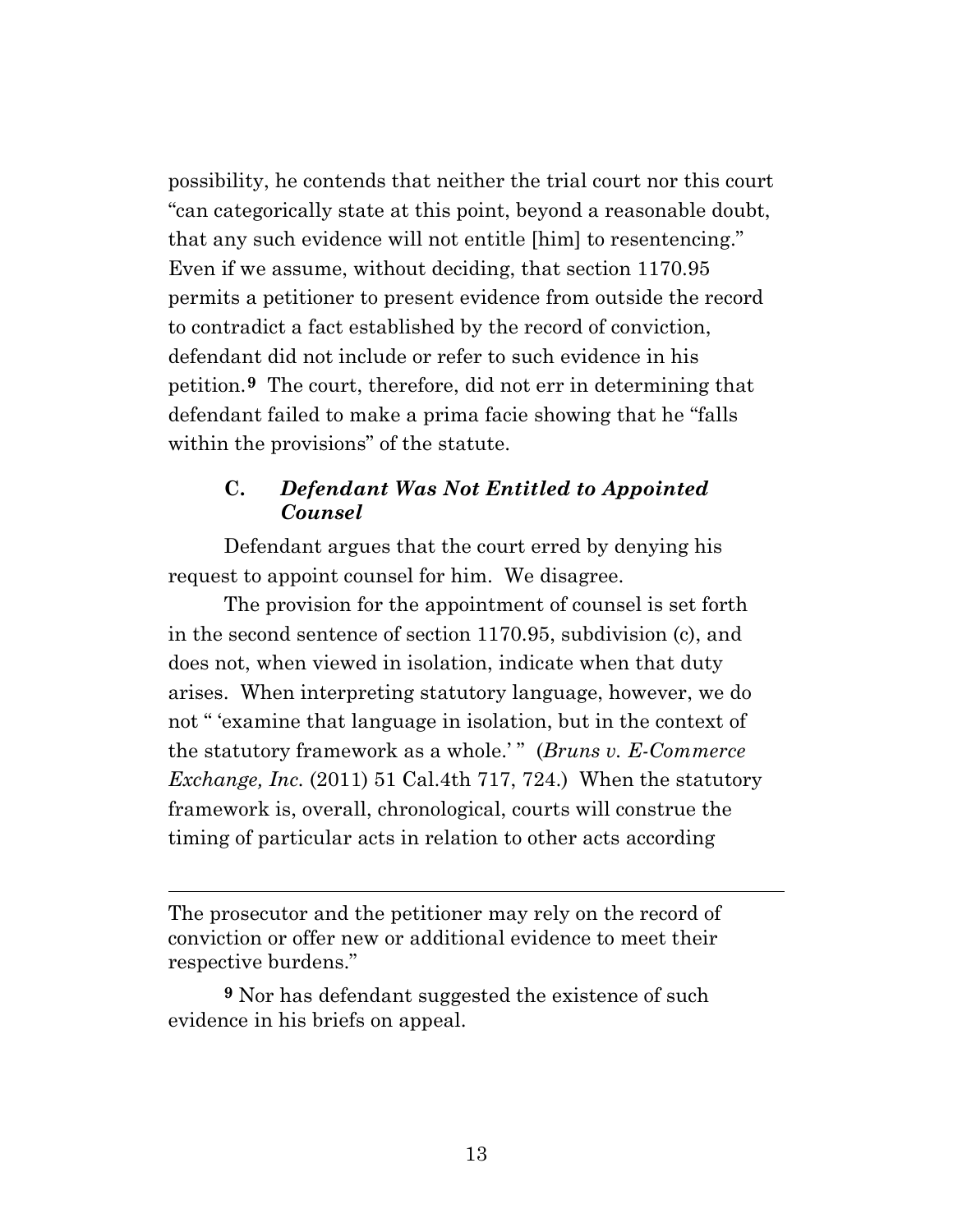to their location within the statute; that is, actions described in the statute occur in the order they appear in the text. (See, e.g, *KB Home Greater Los Angeles, Inc. v. Superior Court* (2014) 223 Cal.App.4th 1471, 1477 [sequential structure of statutory scheme supports interpretation that acts required by the statutes occur in the same sequence]; *Milwaukee Police Association v. Flynn* (7th Cir. 2017) 863 F.3d 636, 643–644 [statute's chronological structure supports interpretation that statutory acts occur in the order they appear in the text].)

Under section 1170.95 the petitioner may file a petition to be resentenced under subdivision (a); the court determines whether the petition is complete under subdivision (b); the petitioner's prima facie showing of "fall[ing] within the provisions" of the statute, appointment of counsel, briefing, the prima facie showing of entitlement to relief, and the setting of an order to show cause are provided for in subdivision (c); the hearing on the order to show cause is addressed in subdivision (d); and the resentencing of the petitioner is addressed in the statute's concluding subdivision, subdivision (g). The statute is thus organized chronologically from its first subdivision to its last.

Given the overall structure of the statute, we construe the requirement to appoint counsel as arising in accordance with the sequence of actions described in section 1170.95 subdivision (c); that is, after the court determines that the petitioner has made a prima facie showing that petitioner "falls within the provisions" of the statute, and before the submission of written briefs and the court's determination whether petitioner has made "a prima facie showing that he or she is entitled to relief."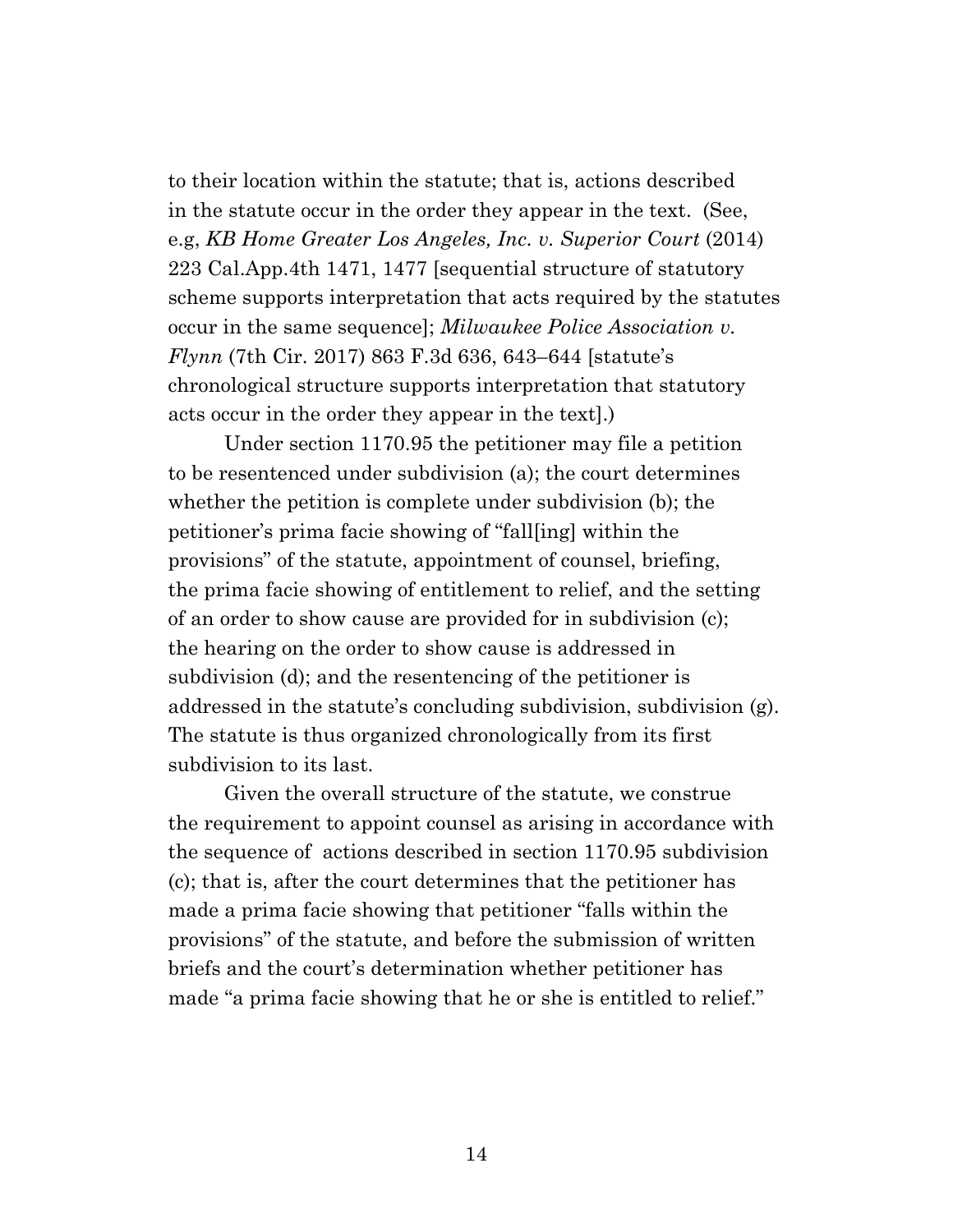(§ 1170.95, subd. (c).)**[10](#page-14-0)** In sum, the trial court's duty to appoint counsel does not arise unless and until the court makes the threshold determination that petitioner "falls within the provisions" of the statute. Because the trial court denied defendant's petition based upon his failure to make a prima facie showing that the statute applies to his murder conviction, defendant was not entitled to the appointment of counsel.

<span id="page-14-0"></span>**<sup>10</sup>** It is not clear from the text of subdivision (c) what, if any, substantive differences exist between the "prima facie showing that the petitioner falls within the provisions of [section 1170.95]," which is referred to in the first sentence of subdivision (c), and the "prima facie showing that [the petitioner] is entitled to relief," referred to in the last sentence of the subdivision. We need not decide this issue because the court properly concluded that defendant was neither within the provisions of the statute, nor entitled to relief, as a matter of law based on the record of conviction.